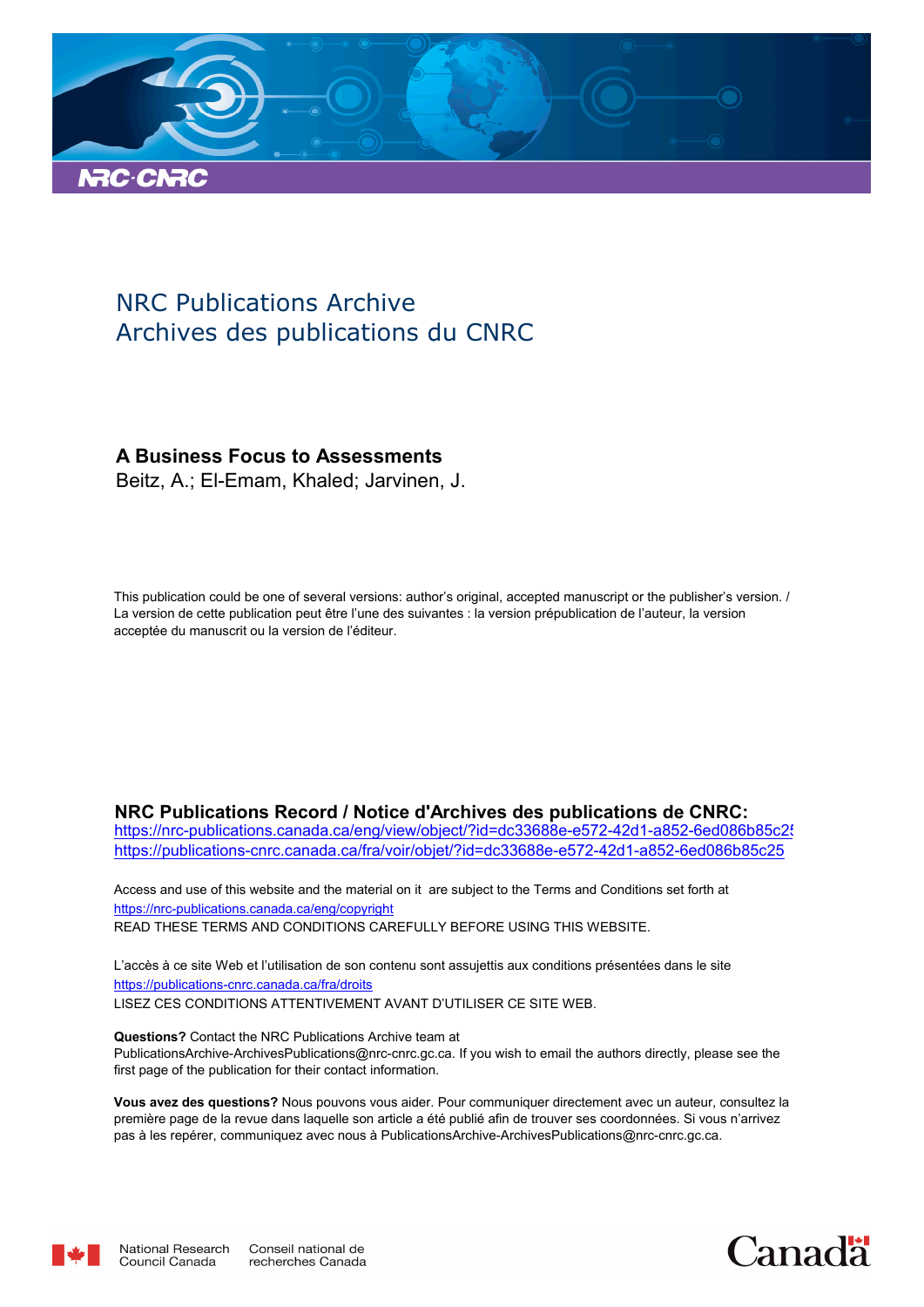

National Research Council Canada

Conseil national de recherches Canada

Institute for Information Technology

Institut de technologie de l'information



# *A Business Focus to Assessments \**

Beitz, A., El-Emam, K., Jarvinen, J. December 1999

\* published as NRC/ERB-1070. December 1999. 6 pages. NRC 43615.

Copyright 1999 by National Research Council of Canada

Permission is granted to quote short excerpts and to reproduce figures and tables from this report, provided that the source of such material is fully acknowledged.

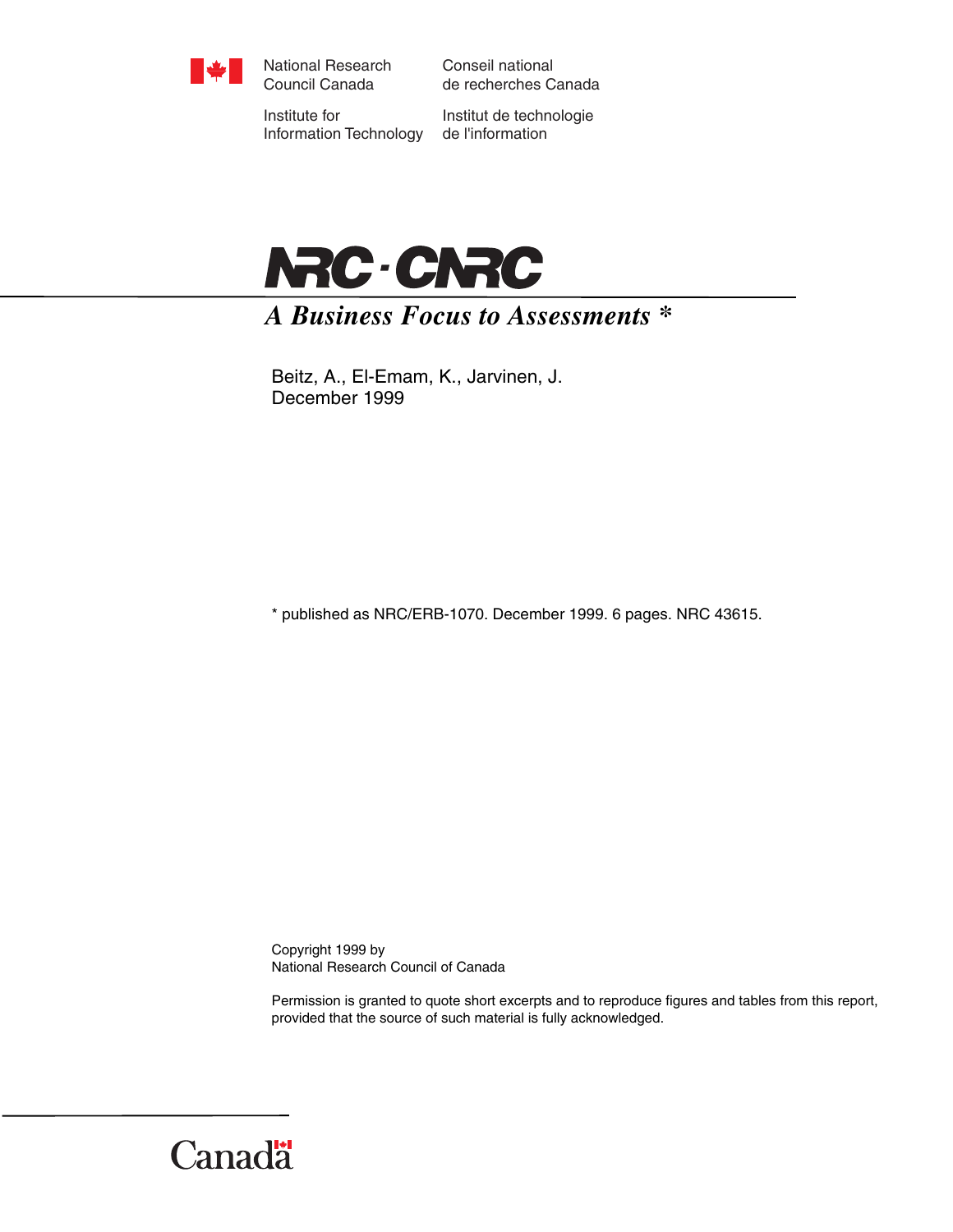

National Research Council Canada

Institute for Information Technology de l'information

Conseil national de recherches Canada

Institut de Technologie



*A Business Focus to Assessments*

A. Beitz, K. El-Emam, and J. Järvinen December 1999

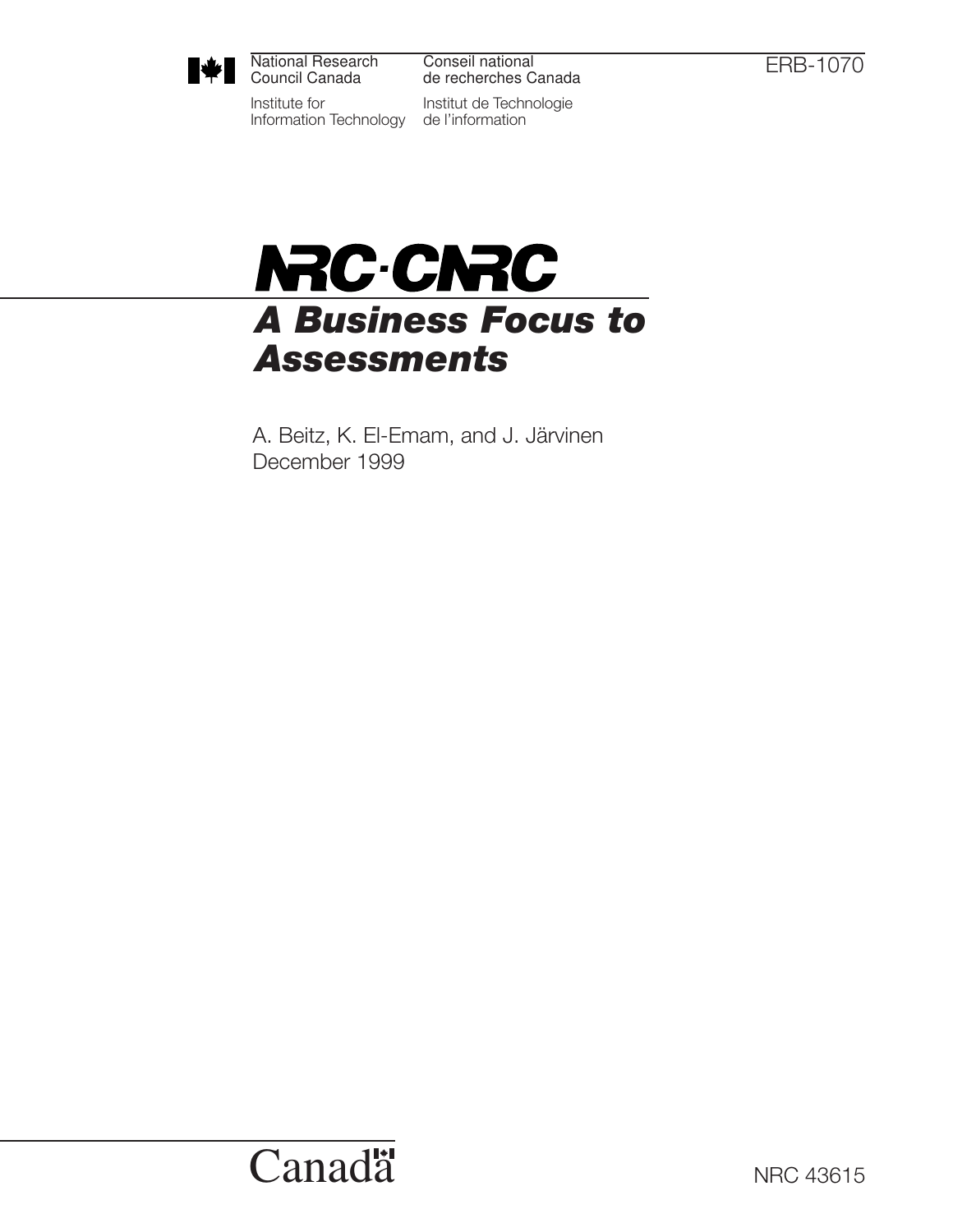Fraunhofer IESE National Research Council VTT Electronics

Sauerwiesen 6 Canada Institute for Inf. Tech. PO Box 1100<br>
1100 Montreal Rd, Ottawa FIN-90571, Oul D-67661, Kaiserslautern Montreal Rd, Ottawa FIN-90571, Oulu Germany K1A OR6 Ontario, Canada Finland<br>beitz@iese.fhg.de Khaled.El-Emam@iit.nrc.ca Janne.Jarvinen@vtt.fi Khaled.El-Emam@iit.nrc.ca

# **Andrew Beitz Khaled El-Emam Janne Järvinen**

#### *Abstract*

IT businesses today cannot survive without software process improvement. Efficient and cost-effective development processes are vital for being competitive. Before process improvement can be initiated a measure of the current set of processes needs to be established. An assessment is one approach to measuring processes to identify where to start the process improvement initiative. Assessments provide a disciplined examination of the software processes within an organisation. Assessments results show which processes are being performed and how well they are being performed. One of the enduring challenges in software process assessments is linking the assessment scope to an organisation's business focus. We present a rule based approach that can be used to identify some of the most relevant processes that ought to be assessed, leading to a more optimal scoping for an assessment given the company's business drivers. We describe how this has been integrated into an assessment method. Finally, we also present some advances in benchmarking the assessment results with practical examples. Benchmarking provides a way to learn from industries best practices and incorporate these practices into the organisation.

## **1. Introduction**

To improve the software processes one needs to know which processes need improvement. One way to achieve this is to compare the organisation's current set of practices with a set of best practices derived from industry. This way, organisations learn what works best from other organisations and may then choose to adopt these practices themselves. An assessment is one approach to comparing organisational processes with industry best practices. They provide a disciplined examination of the processes within an organisation. An example of the best practices that can be used for assessment purposes is the international standards for software processes. However, all best practices in the standards may not be relevant for all organisations, as every organisation is different in what they produce or sell. Nevertheless, an assessment provides a profile of which processes that are being performed in an organisation and how well they are being performed. Assessments can also be used for marketing the organisation, determining the capability of a supplier organisation, providing feedback on how well the organisation is performing, and identifying risks related to processes within the organisation.

Although assessments are widely used within industry there are critical problems that still remain. Assessments are typically expensive and often not well connected with the organisations real problems and needs. A specific problem lies in selecting processes to assess, which may not be relevant to the business or the desired improvement. Using a fixed list or guessing the processes to assess are not good selection approaches. A structured way is required to select processes that are relevant to the business and is used in achieving the desired goals of the improvement program. If a process is not relevant then time and effort is wasted on assessing and improving a process that will have little or no impact on product quality or on the way the organisation develops the product. Therefore, it is important to select the right processes to assess.

In this paper we introduce an assessment method, called FAME (Fraunhofer IESE Assessment MEthod), that helps to systematically determine the best processes to improve by taking the business focus into consideration. The benefits of such an approach is that no time is wasted in assessing unnecessary processes and the improvement program is focused on the most relevant processes to improve.

# **2. Background**

The assessment method presented in this paper, i.e. FAME, uses a common framework of best software engineering practices. The common framework used is ISO/IEC TR 15504 (also known as SPICE) [1] [2], the upcoming international standard for software process assessment. This framework can be used by organisations involved in planning, managing, monitoring, controlling, and improving the acquisition, supply, development, operation, evolution and support of software.

ISO/IEC TR 15504 has widely been recognised and used around the world. A number of established methods, like BOOTSTRAP [3] and CMMi [4], already use this framework. ISO/IEC TR 15504 has also been validated internationally in the SPICE trials [5] where it has proven useful for performing assessments. The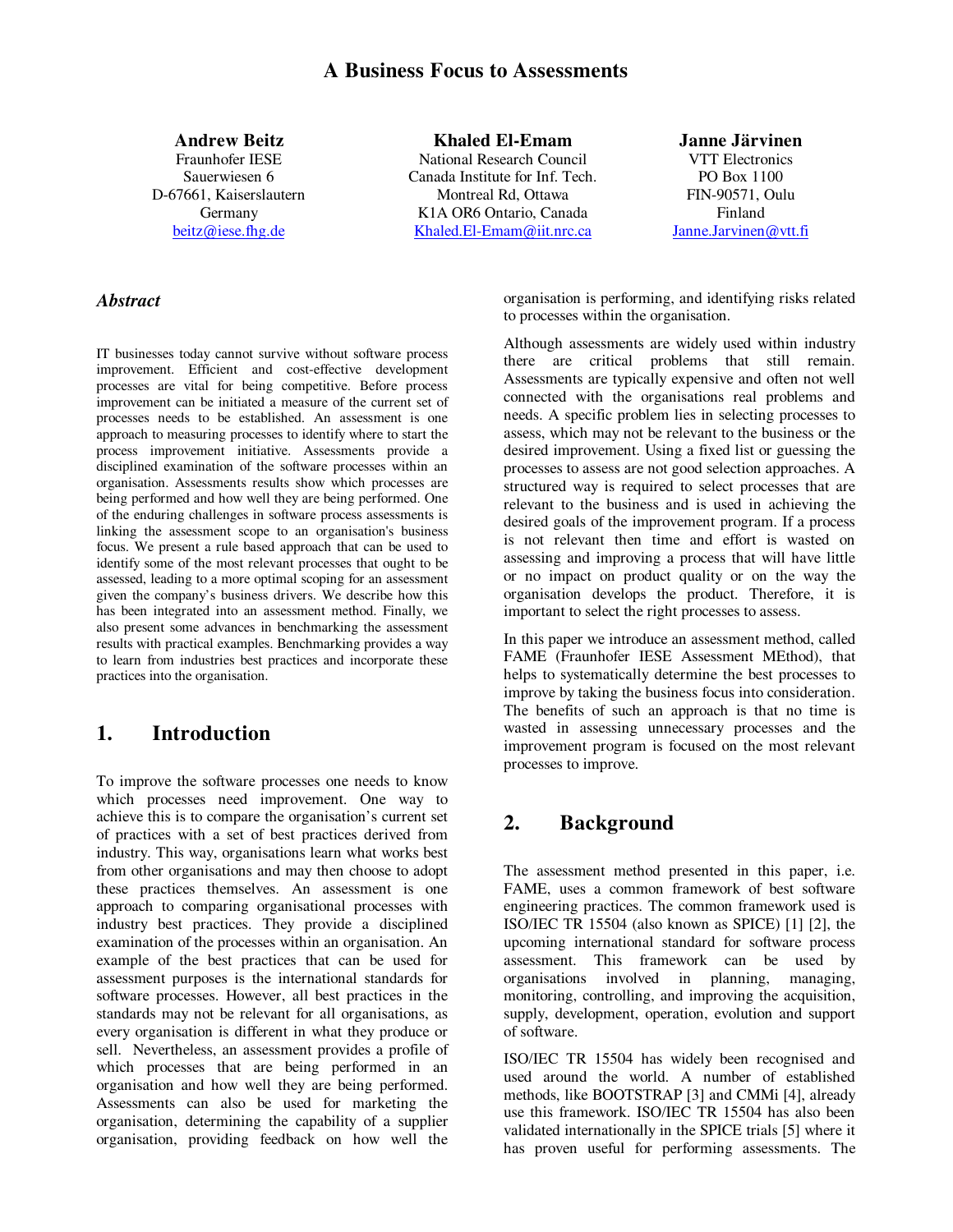SPICE trials are the most extensive joint effort of Industry, the Public Sector, and Academia to collect and validate process assessment knowledge. Research into the SPICE trials is leading to a better understanding of how to improve assessments and provide better guidance towards process improvement. The results of this analysis, along with research at Fraunhofer IESE, are constantly being incorporated into the development of FAME.

Other research programs have also contributed to the development of FAME, like the PROFES project [6]. The PROFES project was set up within the European ESPRIT IV framework program to support technology transfer to industries that have strong product-related quality requirements, such as the embedded systems industry. The results from this project help defining explicit relationships between process and product. These results have been analysed and used in the FAME project to regard business needs when performing a focused assessment. A focused assessment is an assessment that only assesses selected processes and the capability of those processes. The greatest benefit in performing a focused assessment is that time is not wasted assessing irrelevant processes that will not impact the organisation. FAME scopes an assessment, to select only the most relevant processes, by using the techniques discussed in this paper.

# **3. The FAME Assessment Method**

FAME is an advanced assessment method that contains features that address the problems faced by industry today in software process assessment. It is a stand-alone assessment method that is based on well-known assessment methods (i.e. SPICE and BOOTSTRAP) [2] [3], and uses the standard assessment model of the upcoming standard for software process assessment (ISO/IEC TR 15504) [1].

Using FAME has the following benefits:

- focuses on relevant business processes to guide process improvement efforts;
- provides a cost-efficient and reliable method to show a better return-on-investment for the improvement program;
- provides a tailorable approach for performing assessments;
- provides an approach that allows an organisation to compare its results with similar businesses that is based upon ISO/IEC TR 15504;
- provides a method that is applicable for small to large organisations.

FAME contains supplementary added value elements that have been developed through practical experiences from the worldwide SPICE trials and from Fraunhofer IESE research results. These added value elements are the Business Focus, Efficiency, Reliability, and Benchmarking.

#### **3.1 The Added Value Elements of FAME**

The added value elements were developed because of a strong need from industry to make assessments more cost effective and be more tightly coupled with a process improvement program. Each added value element and its relevance is discussed below:

#### **Business Focus**

If the organisation wants to develop an improvement plan from the assessment then the Business Focus element should be used with the FAME assessment. The goal of the Business Focus is to select the right processes for the right business. This allows the assessment to be focused and the most relevant processes to be targeted for the improvement program.

#### **Efficiency**

If the organisation is currently spending a lot of money performing an assessment or has little cost to spend on the assessment effort then the Efficiency element should be used with the FAME assessment. Efficiency looks at the factors you need to consider when performing a low cost assessment with maximum coverage of processes.

#### **Reliability**

If the organisation needs to benchmark or compare with other assessment results to show process improvement effort then the Reliability element should be used with the FAME assessment. Reliability looks at approaches and factors to consider for producing repeatable and accurate assessment results. This is very important for determining the right processes to improve. The desired level of reliability required can be determined based upon the needs of the organisation.

#### **Benchmarking**

After the FAME assessment, it can be a difficult to determine or justify which processes to improve. Benchmarking is one technique that shows you where to focus the improvement effort based upon the needs of the organisation. It allows an organisation to compare its processes with other projects or organisations to search for which best practices that leads to better performance. The Benchmarking element in FAME contains state-of-the-art techniques, such as OSR (Optimised Set Reduction) [7], for more versatile benchmarking.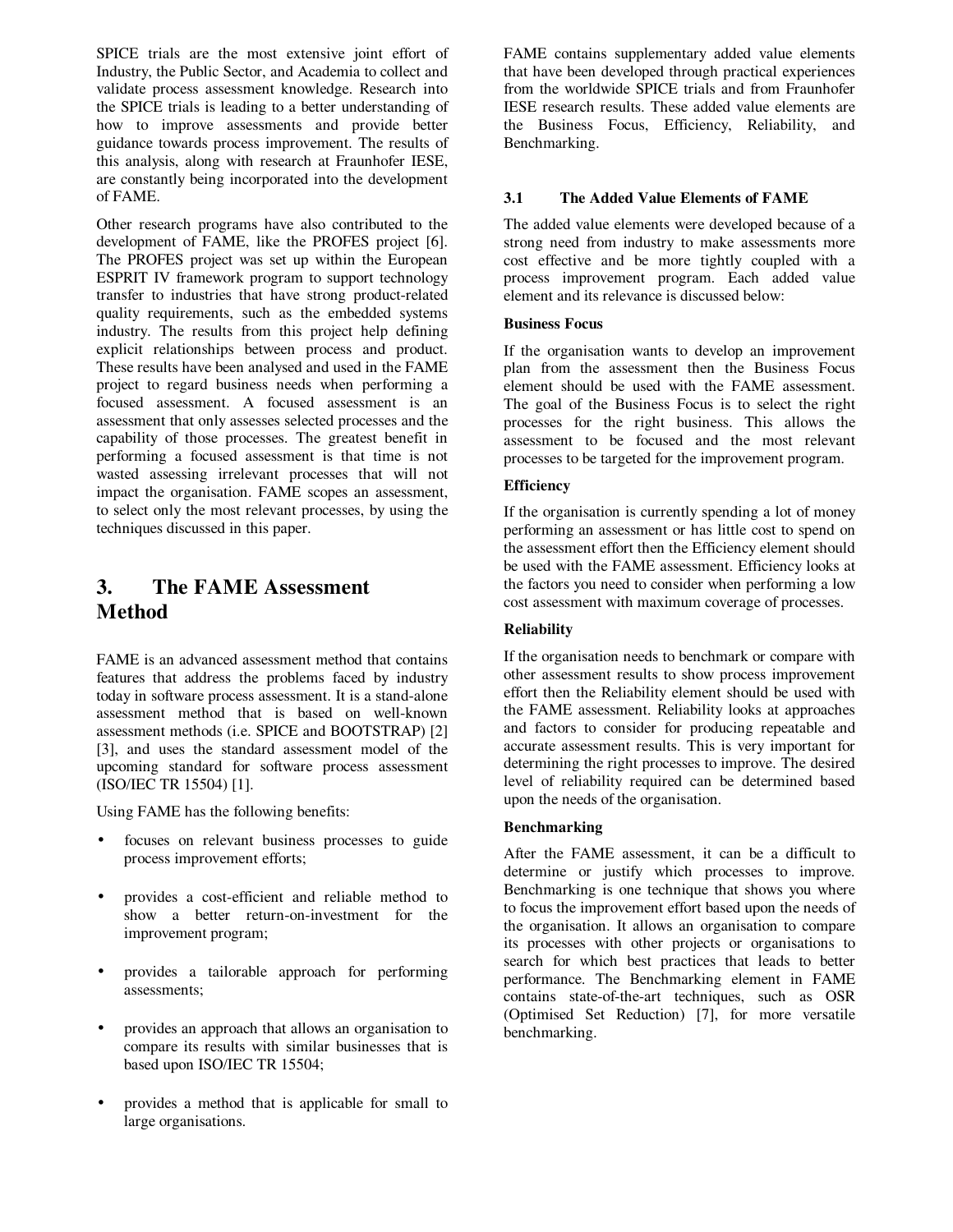#### **3.2 Tailoring a FAME Assessment to the Business**

FAME offers a tailorable approach in performing assessments. No one assessment approach can cover all possible situations. Each organisation will have different needs in performing the assessment and the method provides approaches for most organisational needs. Some of the reasons for performing a FAME assessment are:

- to define the process improvement program
- to use the results in marketing the organisation
- to determine the capability of a supplier organisation
- to provide feedback on how well the organisation is performing
- to identify risks related to software processes within the organisation

The FAME method is also flexible enough to be integrated into the selected improvement framework of an organisation. The method does not prescribe a particular approach to process improvement. Instead, there are many improvement approaches, such as QIP [8], GQM [9], or PROFES [13], to select from and use with FAME. FAME is used primarily to identify the software process strengths and weaknesses – the starting point for an improvement program.

FAME identifies a number of steps to be performed for different assessment needs. A number of different assessment types and added value elements are offered with FAME to provide flexibility to adapt to different assessment needs.

# **4. Focusing on Business Processes**

It is obviously interesting for an Assessor to know which processes at least to assess (and potentially improve) if an organisational unit has certain goals in mind. Normally an Assessor makes these choices based on his/her expertise but our intention is to regard business focus more formally. At the moment, this is a developing research area, and there is not very much validated data available, but there are some promising techniques and ideas on how to proceed in practice.

There are two principal directions on how to select assessment purpose with direct business focus:

#### • **Process performance driven**

These are goals such as Time-to-Market, Schedule or Productivity that are related to the performance (or outcome) of the processes.

#### • **Product quality driven**

The reference model for the product quality driven goals is the ISO 9126 [10] standard that defines six product quality characteristics (Reliability, Maintainability, Portability, Usability, Functionality and Efficiency).

Using explicit product quality goals or performance goals existing dependencies are retrieved to show a set of candidate processes for selection. The most suitable processes are then selected for a focused assessment, depending on the assessment context. In this way the organisations business goals are considered explicitly, and assessment contains only those processes that are important for achieving the business goals. We use the following approaches in FAME assessments to determine the relevant processes to select from the product or performance goals:

- **Product-Process Dependency (PPD) Modelling** Based on product quality goals, the related processes are identified using a PPD repository.
- **Study on Influential Processes** The related processes are selected based upon the desired performance goals that have been derived from the SPICE trials.

### • **Experience based Heuristics**

Simple heuristics are used to select the most relevant processes based on a collection of Assessor experiences between the processes improved and the resulting performance.

We consider all three approaches described above useful in scoping an assessment by selecting the right processes to assess. Each approach has certain advantage over the others described. They mainly differ in the type of business focus offered and the bases in deriving such results. The PPD modelling work and the Influential processes study are based on empirical research, and the Heuristics approach is based on Assessor experience. However, when using any of the above approaches, the Assessor must take care in using the results. They must take into consideration the following factors:

- 1. The results are conservative which means that there may be other processes that are associated with a product/performance measure.
- 2. It is not stipulated that an organisation must assess and improve all resulting processes identified in order to improve a corresponding product/performance measure.
- 3. The first two approaches include statistical evidence that should not be taken as absolute truth. However, interpreting these results may provide additional insight when planning assessments.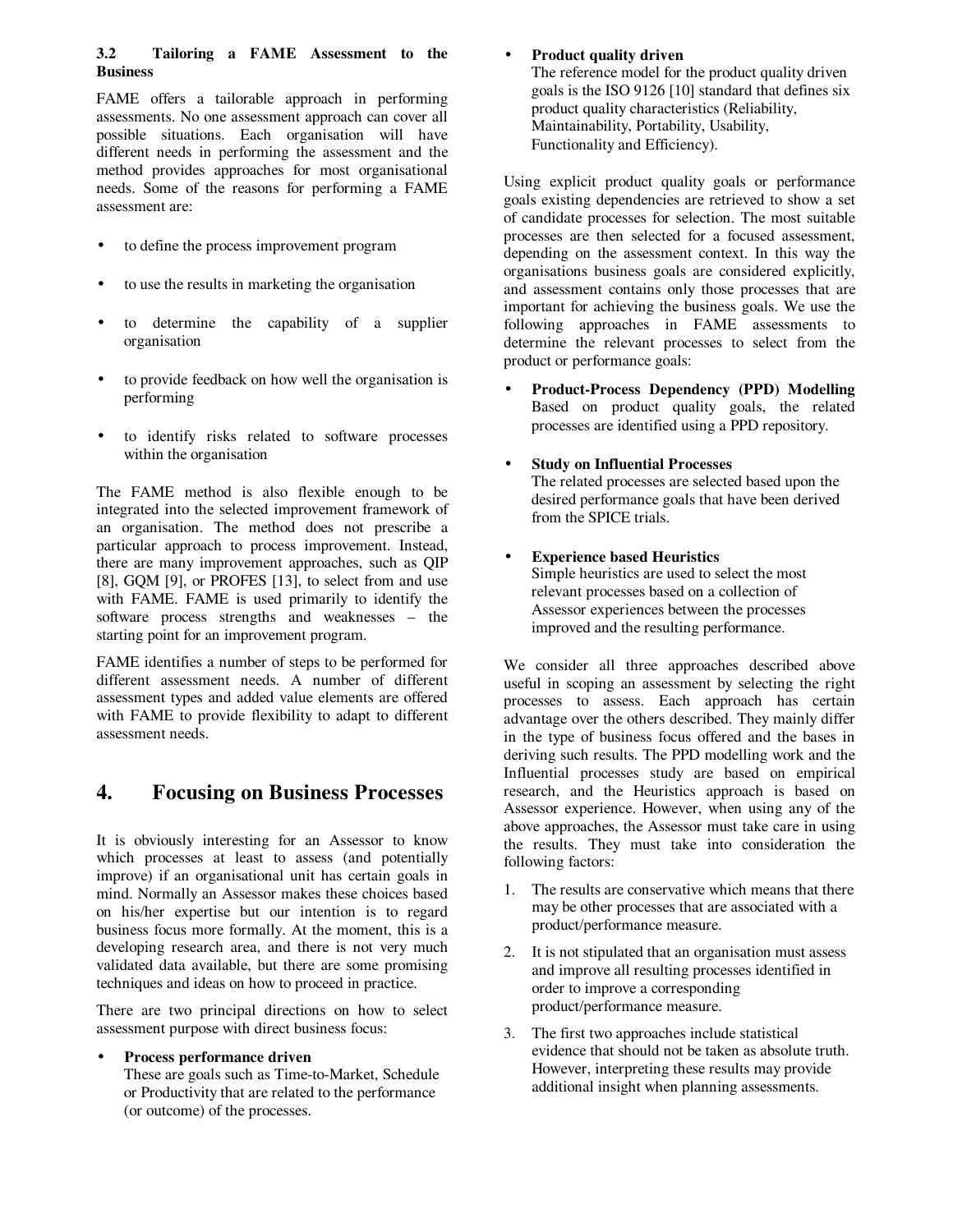In this paper, we look at each of the approaches, described above, for selecting processes that have a direct impact on the business being assessed.

# **5. Product-Process Dependency Modelling**

A number of studies have shown that the quality of a software product is directly dependent on the quality of the processes that produced it [13] [11]. However, in terms of process improvement, organisations do not think, or actually know, the processes to improve in order to build a better product. They only think in terms of product goals and what they would like to achieve from it. A technique is required to establish a link between product quality and process. Such a link would identify the most relevant business processes to assess and improve upon.

#### **5.1 Background of Study**

The Product-Process Dependency (PPD) modelling is a line of research in the PROFES project [6] where techniques for establishing links between product quality and processes have been developed. The approach has been trialed in three industrial companies within the PROFES project, and the results look very promising. There is also a web-based repository of Product-Process Dependencies, where currently over 300 PPDs are defined. The repository can be found at: http://www.profes.org/. More information on PPDs can be found in [11].

#### **5.2 Using PPDs in Assessments**

Based on product quality goals, the related processes are identified using the PPD repository. Using explicit product quality goals existing Product-Process Dependencies are retrieved to show a set of candidate processes for selection. The most suitable processes are then selected for focused assessment depending on the assessment context. In this way the product quality goals are considered explicitly, and assessment contains only those processes that are important for achieving the product quality goals. An example of the approach is shown in Figure 1.



**Figure 1. Product focus in assessments**

In the Figure 1, the product quality goal affects the assessment. A product/process dependency repository is used to find candidates for assessment. These are processes that have a high potential for influencing a particular product quality goal. For example, the Validation process may be important when trying to achieve high reliability. Based on the candidate processes, a selection of processes is chosen to be assessed.

# **6. The Study on Influential Processes**

The basic underlining belief behind all assessments is that there is a direct link between capability of software processes to the performance of the organisation or project [12]. For example, it is very difficult to deliver software on time without good software processes in place. Of course, this belief must also take into consideration certain context factors that may influence the performance outcome. The team size, the product domain, and cultural differences are just a few examples of the many influences there are on the performance. This influence on performance outcomes can be shown in Figure 2.



**Figure 2. Influential Processes Model**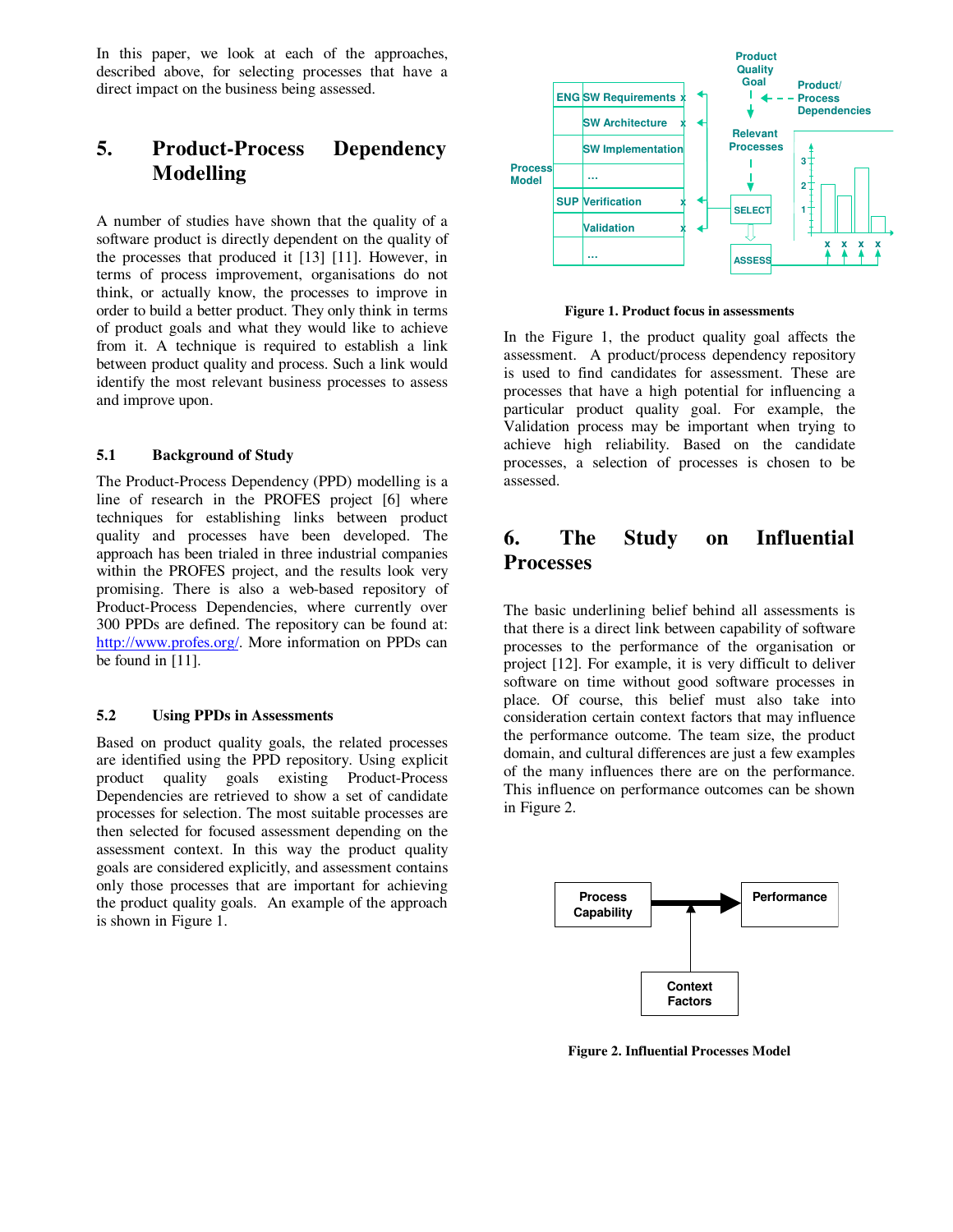#### **6.1 Background of Study**

This is a study made in the context of SPICE phase II trials [14]. The main hypothesis of the study is that some processes have greater impact on actual performance than others. Currently, only four processes in the Engineering category, defined in ISO/IEC 15504 [1], have been studied. They are:

- Develop Software Requirements (ENG.2)
- Develop Software Design (ENG.3)
- Implement Software Design (ENG.4), and
- Integrate and Test Software (ENG.5).

The preliminary results of this study have been summarised in Table 1. In the first column are the performance measures that were collected for each project. In the second column are the development processes whose capability was evaluated. The results are presented separately for small (equal to or less that 50 IT staff) and large organisations (more than 50 IT staff).

These preliminary results can be used as guidance for assessment and improvement planning. The study will be extended and continued in the SPICE Phase III trials.

| <b>Performance Measure</b>                   | Process(es)                           |
|----------------------------------------------|---------------------------------------|
| <b>Small Organisations</b>                   |                                       |
| Ability to meet budget<br>commitments        |                                       |
| Ability to meet schedule<br>commitments      | Develop Software Design (ENG.3)       |
| Ability to achieve customer<br>satisfaction  |                                       |
| Ability to satisfy specified<br>requirements |                                       |
| Staff productivity                           |                                       |
| Staff<br>morale<br>job<br>1<br>satisfaction  |                                       |
| <b>Large Organisations</b>                   |                                       |
| Ability to meet budget<br>commitments        | Develop Software Design (ENG.3)       |
|                                              | Implement Software Design (ENG.4)     |
| Ability to meet schedule<br>commitments      | Develop Software Design (ENG.3)       |
| Ability to achieve customer<br>satisfaction  | Develop Software Design (ENG.3)       |
| Ability to satisfy specified<br>requirements | Develop Software Design (ENG.3)       |
| Staff productivity                           | Develop Software Requirements (ENG.2) |
|                                              | Integrate and Test Software (ENG.5)   |
| Staff<br>morale<br>job<br>7<br>satisfaction  | Develop Software Design (ENG.3)       |

#### **Table 1. Processes related to performance goals**

#### **6.2 Using Influential Processes in Assessments**

The results of the study discussed above can be used to scope an assessment according to the business objectives of an organisation. For example, let's say an organisation identifies productivity as an important business objective, and it has 90 IT staff. Then, according to Table 1 the two processes that ought to be considered for inclusion within the scope of the assessment are Develop Software Requirements (ENG.2) and Integrate and Test Software (ENG.5).

# **7. Experience Based Heuristics**

Experts in assessments, like software engineering, develop their own set of heuristics while working in their field of expertise. These heuristics are usually not explicit but often are useful for others. Capturing and using these heuristics can be a useful aid in learning from past experiences.

## **7.1 Background of Study**

Fraunhofer IESE has collected some experience-based heuristics to be used to support FAME assessment planning, especially for novice Assessors. The heuristics collected are simple cause-effect relationship between business objectives and software processes. Table 2 illustrates some examples of the types of heuristics captured. These heuristics are collected together in an experience-base database of assessment knowledge. However, until enough data is collected then this field of study will remain of limited use. Fraunhofer IESE wishes to collect more of these types of heuristics to build up the experience-base further.

#### **Table 2. Heuristics relationship on software processes**

| <b>Business Objective</b>      | <b>Software Process</b>          |
|--------------------------------|----------------------------------|
| <b>Improve Product Quality</b> | Requirements Management          |
|                                | Testing                          |
|                                | <b>Quality Management</b>        |
| <b>Customer Satisfaction</b>   | Requirements Management          |
|                                | Project Management               |
|                                | <b>Customer Support</b>          |
| Reduce Time-To-Market          | <b>Customer Needs Management</b> |
|                                | Project Management               |
|                                | <b>Risk Management</b>           |
| <b>Reduce Costs</b>            | Project Management               |
|                                | Requirements Management          |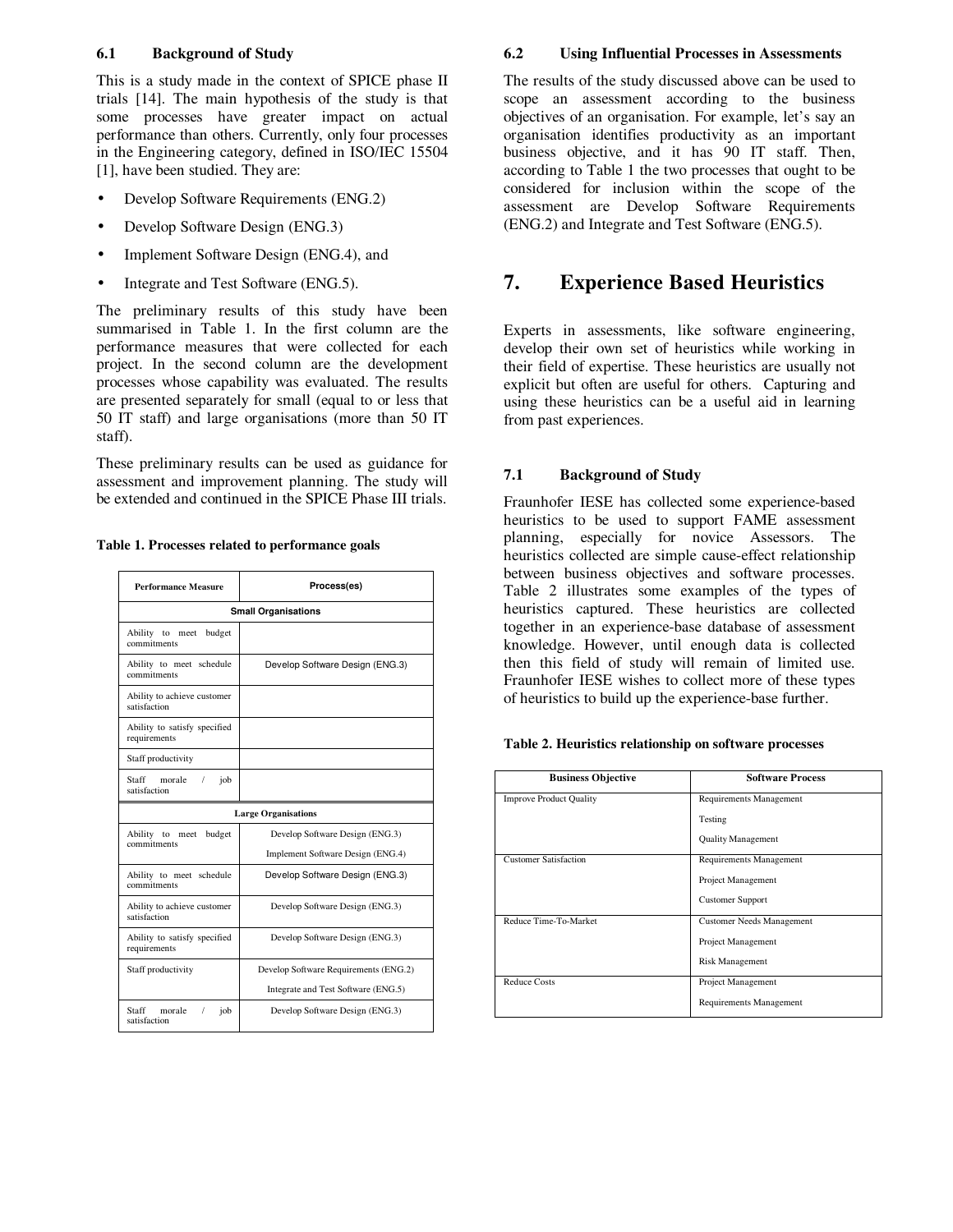#### **7.2 Using Experience Based Heuristics in Assessments**

The information presented in Table 2 is most likely intuitive to an experienced Assessor, but this is not the case for a novice Assessor. Most novice Assessors are looking for such guidance in selecting processes based on past Assessor experience. For example, the Assessor could deduce from Table 2 that Customer Support, Project Management, and Requirements Management, are important processes to assess for an organisation that wants to focus on customer satisfaction.

# **9. Learning from Best Practices**

Benchmarking is a positive, proactive process to change operations in a structured fashion to achieve superior performance [15]. The benefits of using benchmarking are that functions are forced to investigate external industry best practices and incorporate those practices into their operations. This leads to profitable, high-asset utilisation businesses that meet customer needs and have a competitive advantage.

Benchmarking has been used in assessments to build better models of comparison between product/performance goals and processes. In order to benchmark, a large set of data is required to analyse for such comparisons. The SPICE Trials contains a large set of information that is useful for showing such a comparison. Benchmarking results can also be generated to show a linkage between the businesses goals and processes. The SPICE Trials collects a number of performance goals, context factors, and assessment results from each assessment performed. The SPICE Trials are currently in the last phase and they intend to collect over 3000 assessments worldwide. This type of data will be useful for benchmarking against to better enhance the study on influential processes (see Section 6), as well as the PPD repository (see Section 5).

Fraunhofer IESE plays a major role in the SPICE Trials in developing benchmark results to participants of the Trials. They use state-of-the-art techniques to build benchmark results. Such techniques are even able to handle missing data records that may be important to generate results. Fraunhofer IESE has incorporated the techniques into a tool, called Optimised Set Reduction (OSR) to provide benchmark results for SPICE Trials participants. The tool uses traditional machine-learning techniques in an algorithm [7] that is able to generate a set of patterns relevant to the industry to be predicted. In the SPICE trials, benchmarking is performed against each process assessed, so the result is a benchmark profile. The benchmark profile will allow participants of the trials to determine where they are positioned in their industry with processes. The information presented is aggregated to ensure confidentiality of all data in the international SPICE Trials database.

Other sets of analysis will be performed in the SPICE Trials using benchmarking techniques. The aim is better learn which techniques provide industry with the most informative information on best practices. The result will mean industry are better informed on which processes should be assessed to position themselves within their market. Fraunhofer IESE is also performing internal benchmarking within companies who only wish to learn from best practices within. Internal benchmarking is used to find out how a project compares to other projects in the company (past or current). It is also useful for evaluating the risks in taking up new projects by comparing to previous performance. Benchmarking in general can be performed externally or internally, with the greatest benefits in performing both types. External benchmarking, like the SPICE Trials, is used to find out how an organisation compares to other similar organisations in the industry. It is also used by large acquires of software systems to gauge the relative performance of their suppliers.

# **10. Conclusions**

This paper has presented a number of approaches that can be used to scope an assessment to regard the needs of the business. The approaches presented are product/process dependencies, influential processes, and experience based heuristics. All approaches have a different focus on what the business will need (i.e. either product or performance driven goals). Guided by these approaches the assessment team is likely to lead an efficient assessment with strong emphasis on processes that need to be improved from the business perspective. Naturally, some caution must be used with all of these approaches because they do not guarantee that improving the selected processes will fulfil the product or performance goal. These approaches are no more than a guide for the Assessor on how to scope an assessment. However, we believe that they provide a useful addition for the assessment knowledge in the software process community.

# **11. References**

- 1. ISO/IEC. *ISO/IEC TR 15504-2: Information Technology – Software Process Assessment – Part 2: A Reference Model for Processes and Process Capability*. Technical Report type 2, International Organisation for Standardisation (Ed.), Case Postale 56, CH-1211 Geneva, Switzerland, 1998.
- 2. K. El Emam, J. Drouin, W. Melo. *SPICE: The Theory and Practice of Software Process Improvement and Capability Determination*. IEEE Computer Society, 1998.